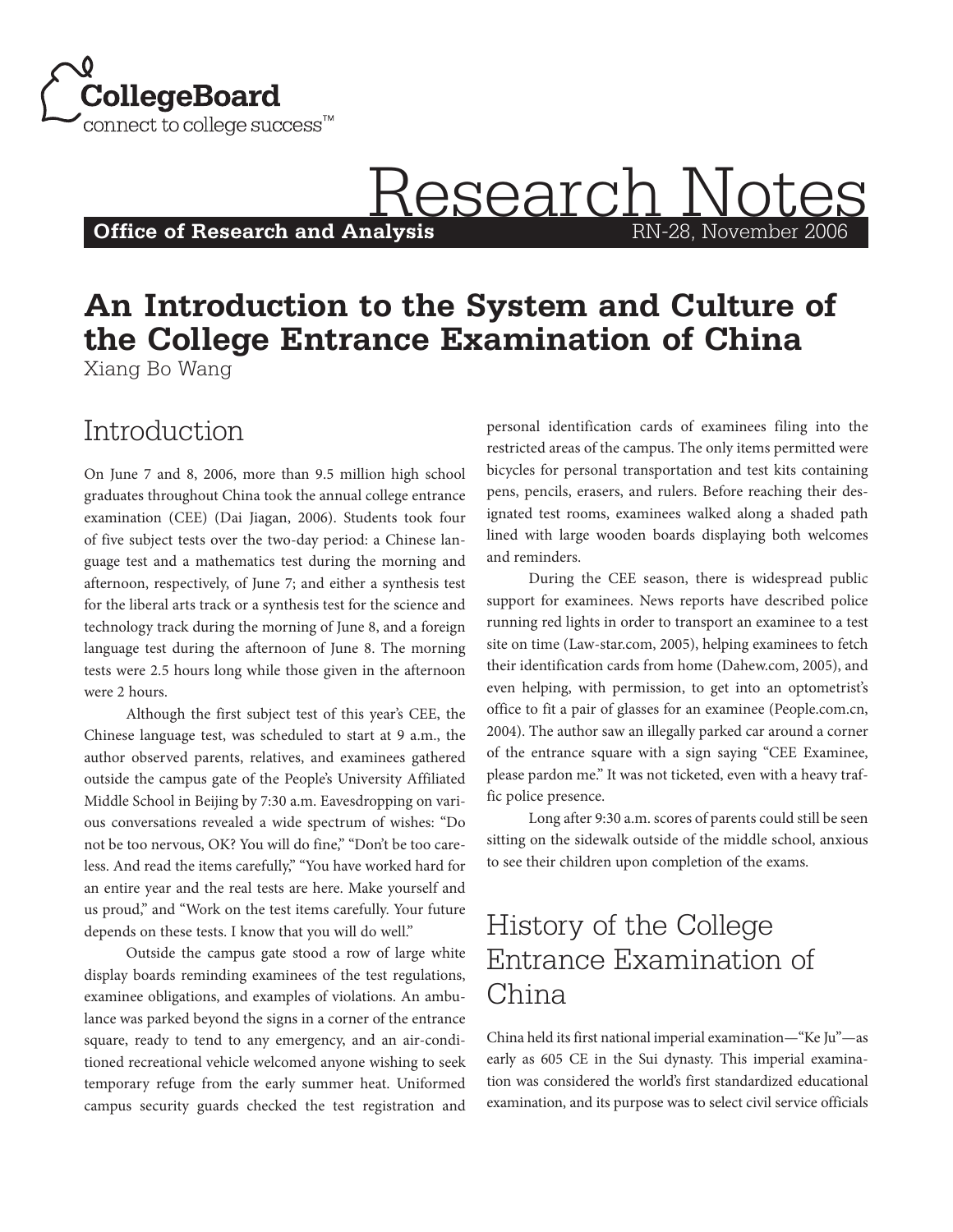(Wikipedia, 2006). Imperial examinations lasted more than 1,300 years, until 1905 during the Qing dynasty when they were disrupted by internal uprisings and foreign invasions. Modern college entrance examinations were introduced in the Republic of China and continued into the People's Republic of China until 1966 when the so-called Cultural Revolution began.

In addition to devastating China's economic, scientific, and technological developments, the Cultural Revolution plunged the entire education system into chaos. High school graduates were sent to the countryside to be reeducated by peasants. China's college entrance examinations were completely abolished, and between 1966 and 1968 its universities and colleges were almost completely shut down. Between 1969 and 1976, China's higher education system was partially restored when workers, peasants, and soldiers—social classes that were highly regarded by the government—were permitted to enroll. Without college entrance examinations, many students who had only an elementary education attended Chinese colleges and universities.

The 10-year Cultural Revolution ended in 1976 when Mao Zedong, then chairman of the Chinese Communist Party, died, and Deng Xiaoping came into office. As one of his sweeping reforms, Deng comprehensively and swiftly reinstated China's system of college entrance examinations and university education. The year 2006 marked the thirtieth anniversary of the official end of the Cultural Revolution and the twenty-ninth anniversary of the reestablishment of China's college entrance examination system, which now tests the largest numbers of college applicants in the world (People.com.cn, 2006).

#### Importance of the College Entrance Examination of China

To Americans familiar with college entrance examinations in the United States, the high-stakes atmosphere surrounding the CEE may seem hard to believe. College entrance examinations in China (and in several other Asian countries such as Korea and Japan) are so important that they are commonly dubbed "once in a lifetime" or a "one-test-to-determinea-life" for most high school graduates (China Science and Technology University, 2006; China Youth on Line, 2006a).

The importance of China's CEE in the lives of high school students is difficult to overestimate. First, it is offered only once a year. If a student misses it or fails to perform to



expectations, he or she has to wait an entire year to retake it. Second, given the high demand for technical skills and the fierce competition for employment in China, a college education is critical to securing a lucrative job. Third, given the enormous number of CEE examinees and the relatively small number of examinees admitted to college—especially into the more prestigious first-tier universities—the competition for high CEE scores is intense. Finally, in order to maximize the chance of CEE success, most high school students spend most of their senior year studying tirelessly for this exam. Such test preparation normally means 12 to 16 hours of rigorous daily routines of study, review, practice tests, and organized competitions on simulated CEE tests, often leaving little time for leisure activities (Sina.com, 2006a). Students are often unable to participate in serious sports activity because schools are afraid of injuries that may prevent students from participating in the CEE.

Of the 9.5 million examinees in 2006, only 2.6 million (about 27 percent) were admitted to four-year universities. Another 2.7 million (about 28 percent) were admitted to three-year or lower colleges and technical schools (China Education and Research Network, 2006a), and 4.27 million (about 45 percent) of the entire 9.5 million examinees were not admitted to any institution of higher learning. Many students who do not succeed in a given year repeat the exam. Of the 9.5 million CEE examinees in 2006, more than 2.83 million (30 percent) were repeat test-takers.

## Consequences of Intense College Entrance Examination Preparation

Because of the intensity of test preparation in the student population, there is an incredible demand for practice test items, including those created by teachers, test-preparation specialists, and companies (XinhuaNet, 2005), as well as items that have appeared on previous CEE tests. All CEE test items are disclosed and posted on the Web shortly after administration. This unconditional disclosure makes it impossible to conduct item pretesting and test-equating through common anchor items, a standard psychometric practice in the United States. How are the difficulty levels and other psychometric properties of China's CEE tests controlled without the possibility of item pretesting? Based on this author's personal communication with a number of Chinese testing officials and experts, difficulty levels and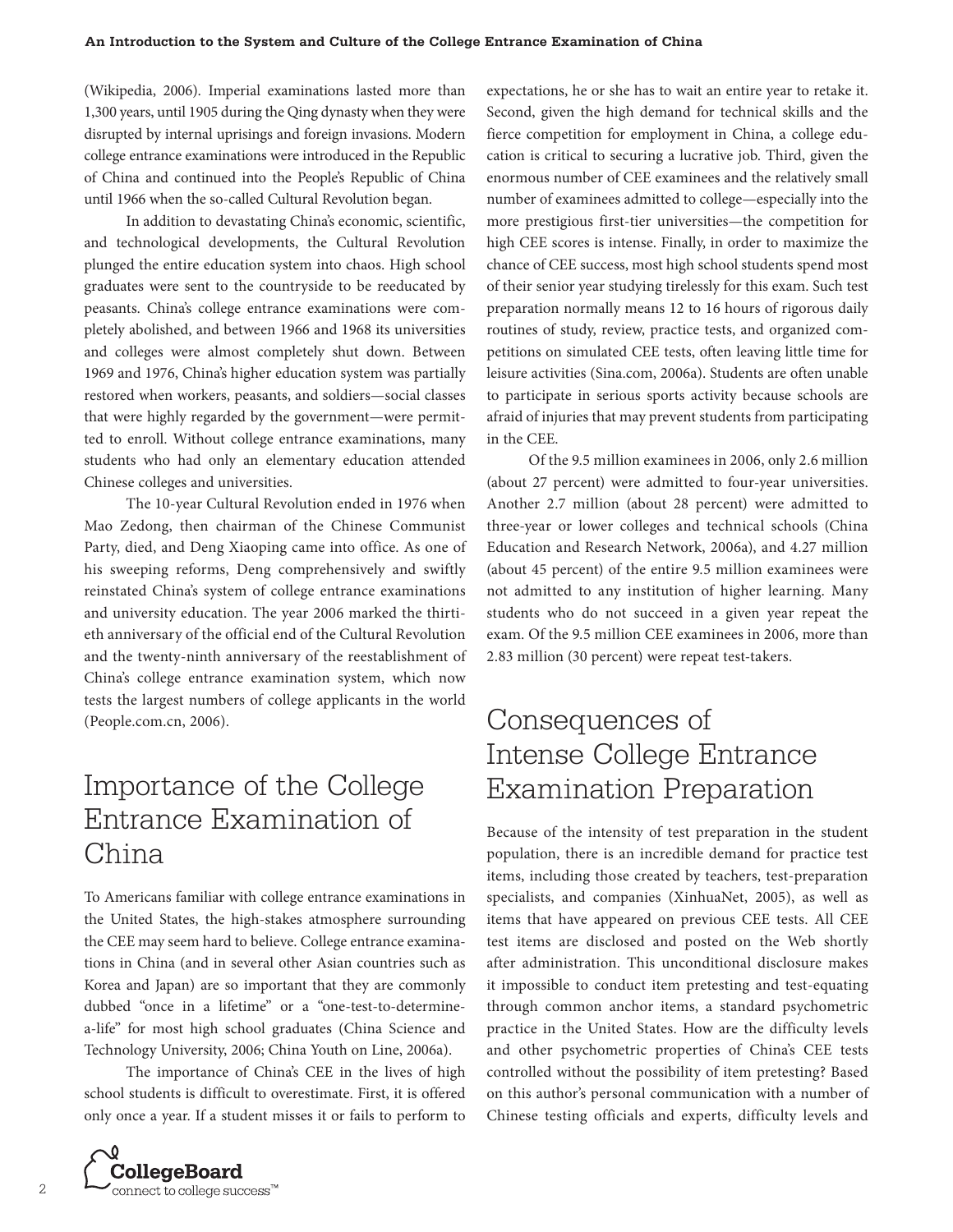psychometric decisions are mostly subjective and experiential with limited piloting.

A common CEE test development practice in China consists of five activities: (1) forming a test development committee including an appropriate number of content experts; (2) surveying and analyzing all previous CEE test items; (3) writing a set of unique test items that meet curricular guidelines and test specifications and do not bear a close resemblance to previous CEE test items; (4) piloting the new questions with a few select high school students (mostly of high ability because the main objective of China's CEE is to discriminate examinees of high ability); and (5) revising and assembling the final version(s) after collective review. Due to the impossibility of serious pretesting and test-equating, it is inevitable for the means and distributions of CEE scores to fluctuate (China Youth on Line, 2006b), sometimes substantially, both nationally and regionally, even though efforts have been made to target CEE difficulty levels between 0.55 and 0.65 in terms of the common *p* values, according to Director General Dai of the National Educational Examination Authority (NEEA) (Beijing Daily, 2006). With the decentralization movement of China's CEE, various issues regarding score comparability, validity, and interpretation among provinces and regions of China (which are authorized to develop their own provincial CEE tests) will become increasingly problematic.

#### Test Security Measures of China's College Entrance Examination

Given the high-stakes nature of the CEE, test security is paramount to the Chinese government at all levels. Because all information related to CEE tests and items is considered a national secret, test security is closely monitored, and violations are investigated and prosecuted swiftly and forcefully by China's Ministries of Education, Public Security, Communication, and Justice (China Education and Research Network, 2006b and 2006c). It is a common practice for all personnel involved in CEE test development to be sequestered from the beginning of the test development process until the CEE is administered. Stealing or revealing any information prematurely is punishable by two to four years of imprisonment plus hefty fines (China Education and Research Network, 2006d). Test materials are often transported and guarded by police and/or specially designated government officials (CSOnline.com, 2005). Strict security measures are in place to prevent midprocess tampering. Examples of the secure handling of sensitive test materials include answer sheet scanning by police cadets; electronic imaging of all constructive responses without student identification for scoring; random distributions of electronic images to raters (Wang, 2006); and the complete online disclosure of CEE scores for those who have been admitted to universities and colleges in order to provide maximum admissions transparency and equity in accordance with the Sunshine Project (China Ministry of Education, 2006).

#### Current College Entrance Examination Structure of China

After several rounds of CEE reforms, especially during the past 10 years, China has adopted what is commonly referred to as the " $3+X$ " system (China Education on Line, 2001). The "3" stands for the three core subject tests that are required of all college applicants: Chinese language, mathematics, and a foreign language (English for the great majority of examinees). While it is obvious that the Chinese language is a core subject test, the reasons for the latter two reflect the national education goal of modern China: "Education must face the world and it must face the future!" This goal was first endorsed by the late Chinese leader Deng Xiaoping, who was often credited for jump-starting modern education in China and opening China to the West. Ingrained in Chinese education is the philosophy that mathematics is the foundation for all other higher learning, scientific inquiry, and technological achievements, while foreign language is the key to connect with the outside world.

The "X" component of the Chinese CEE, also called a synthesis test, is a combination of subject tests that are grouped for students pursuing either liberal arts or science and technology. The subject tests for the liberal arts are political science, history, and geography, while those for science and technology include physics, chemistry, and biology. The rationale behind such synthesis examinations is that all branches of modern liberal arts, science, and technology infiltrate one another, and the modern CEE should assess examinee ability to synthesize and apply diverse knowledge. (For a look at the 2006 Beijing science-track synthesis examination, refer to NetEase, 2006.)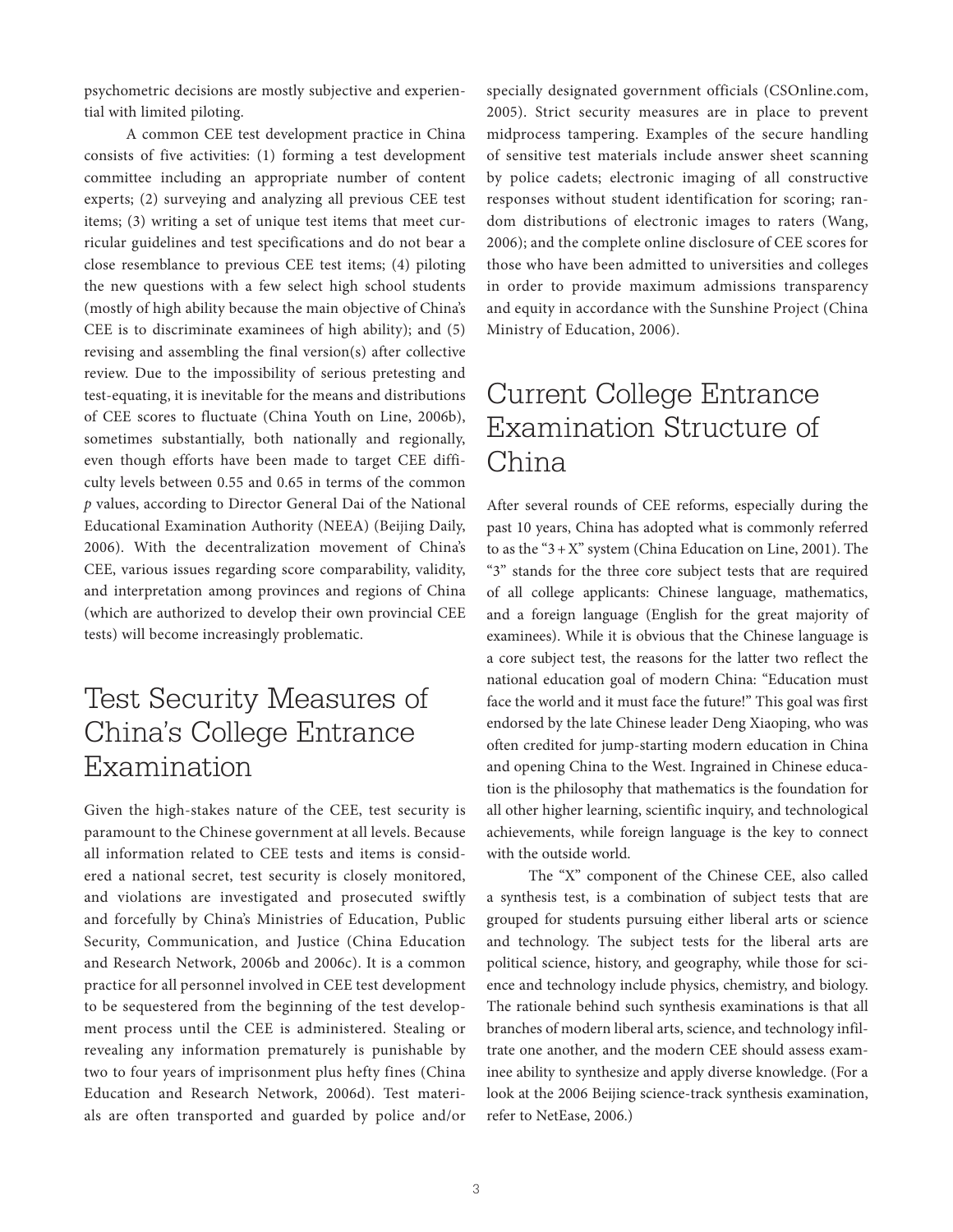# Recent Decentralization of the College Entrance Examination of China

Because China has always had strong national curriculum and guidelines for its primary and secondary education, China's CEE has been highly centralized for the most part since its reinstatement. Until five years ago, there was one set of national CEE tests developed under the leadership of China's NEEA (a division of China's Ministry of Education) with representation from mainland China's 22 provinces, 4 municipalities, and 5 autonomous regions. The past five years have witnessed largescale decentralization of the CEE. This year, only 16 provinces and autonomous regions used the NEEA's national uniform set of CEE tests, and the others developed, administered, and scored their own CEE  $3+X$  subject tests independently within their judicial territories while adhering to the national and local curricular guidelines (Personal communication with Dr. Ning Han of the NEEA and Professor Ruoling Zheng of Xiamen University of China, 2006). The rationale for decentralization is to allow the CEE to more directly reflect education and instruction at the regional or provincial level.

## Common Approach to Evaluate and Admit Examinees

How do colleges and universities evaluate and select examinees in the absence of comparable scores from different regional CEE tests, which vary substantially in content, format, and score scales? For decades the common way in China to select students has been through a combination of quota and topdown selection approaches. First, through the coordination of China's NEEA, all colleges and universities determine their target number of examinees to be admitted from both within and outside of their home provinces and regions. Universities in China are similar to state universities in the United States in that they admit substantially more students from their own region. Second, on the basis of different score distributions from CEE tests in various provinces and regions, colleges and universities determine different CEE cut scores and select applicants based on those scores. This two-part process is often repeated two or three times starting from high to low cutoffs until target admission quotas are satisfied (Sina.com, 2006b). In addition, universities and colleges also admit small numbers of students with outstanding national achievements in science, technology, liberal arts, and sports with or without the CEE process.

## Discussion

With rapid and vast economic, scientific, and technological progress under the increasingly more democratic leadership of the Chinese government comes unprecedented freedom of speech in both print and digital media. Never before has there been so much public scrutiny and debate about the efficacy, validity, and fairness of today's college entrance examination system in China. As a result, both the national and provincial educational examination authorities have been actively engaged in experimenting with testing reforms and technical innovations as well as learning about psychometrics from abroad. For example, in June 2006 the author witnessed the use of a computer scanning system that separates an examinee's identification information on the answer sheets from the examinee's answers to constructive response items, and then randomly distributes the examinee's answers to raters for scoring via secure Internet. Such a system drastically reduces the possibility of test security breaches.

In spite of a flurry of new CEE developments, one clear deficiency of China's CEE system is the paucity of technical reports regarding the reliability, validity, and even basic psychometric properties of CEE tests by both the NEEA and the provincial educational testing organizations that develop and administer their own CEE tests. It is the author's hope that Chinese officials will share the results of further reforms and innovations so that the rest of the world can both learn and benefit from its experience.

#### *Xiang Bo Wang is senior psychometrician at the College Board.*

*The author wishes to thank Director Zhang Jin of the National Educational Examination Authority (NEEA) of China for his recommendation to observe the 2006 college entrance examination of China, and Dr. Ning Han of NEEA for his valuable review.*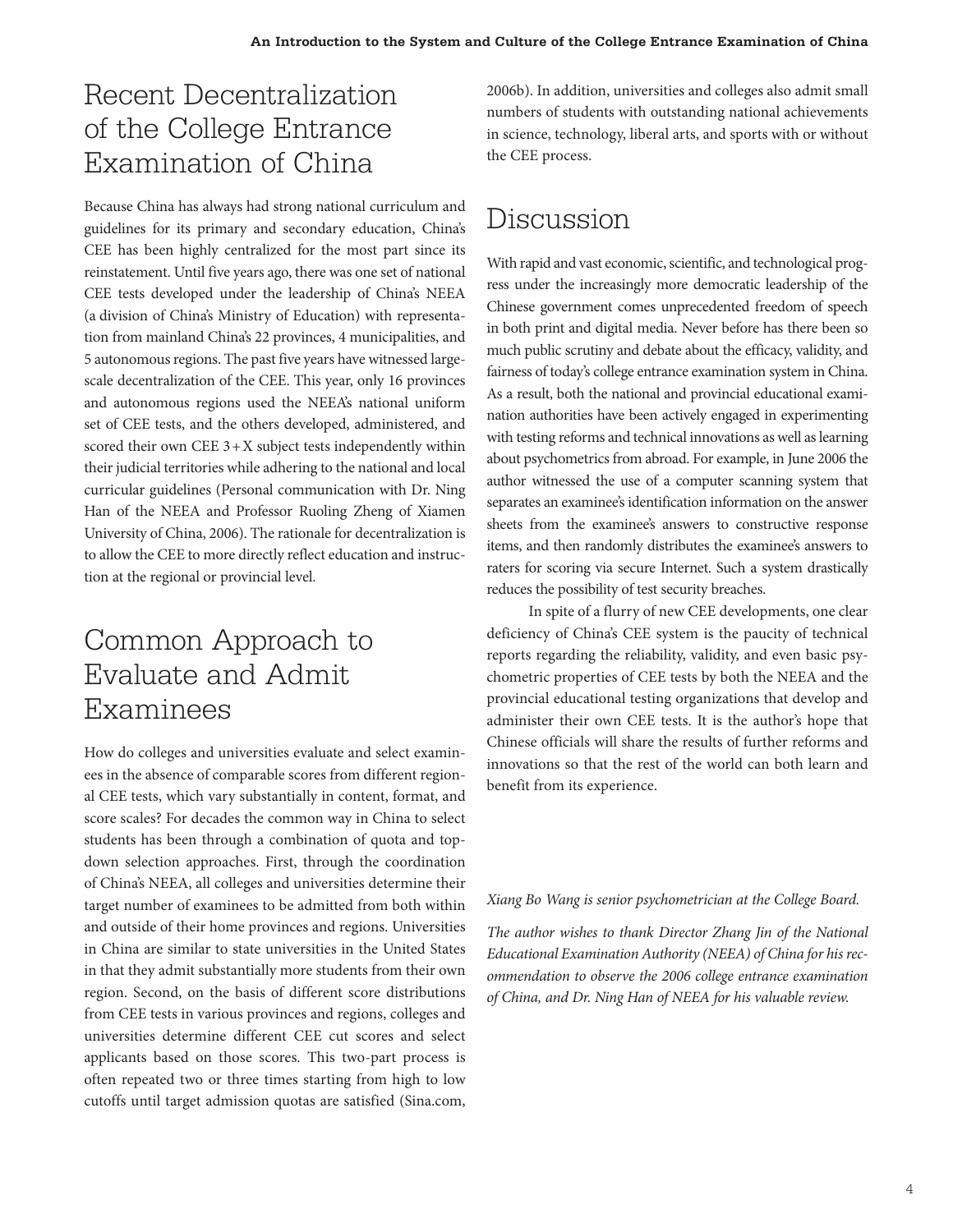# References

Beijing Daily. (2006). 教育部考试中心主任:高考命题 今后难度不变 (Director General of National Educational Examination Authority: no change to the item difficulty of future college entrance examination.) Retrieved from http://edu.ynet.com/view.jsp?oid=10506354.

China Education on Line. (2001). 高考科目改革问答: 3+X (Questions and answers to innovations of the college entrance examinations:  $3 + X$ ). Retrieved from http://www.eol.cn/article/20010101/3039110.shtml.

China Education and Research Network. (2006a). 高考6月 7日举行 950万考生报考创下新的纪录 (College Entrance examination starts on June 7 and a record 9.5 million examinees have registered). Retrieved from http://www.edu.cn/20060601/3192815.shtml.

China Education and Research Network. (2006b). 赵沁平: 高考首要任务是确保考试安全. (Zhou Biping: the chief task of college entrance examination is to ensure test security). Retrieved from http://www.edu.cn/20060602/3193147.shtml.

China Education and Research Network. (2006c). 教育部: 警惕所谓"高考试题"出售信息. (Ministry of Education: Watch out for sales of college entrance examination items). Retrieved from http://www.edu.cn/20060602/3193134.shtml.

China Education and Research Network. (2006d).今年 950万人参加高考 命题老师泄密可判七年 (This year's total number of college entrance examination examinees reaches 9.5 million and any teacher leaking out test items is punishable by a seven-year prison sentence). Retrieved from http://www.edu.cn/20060601/3192928.shtml.

China Ministry of Education. (2006). 林蕙青司长:加大实 施力度 推进"阳光工程"制度化 (Ling Huiqing, Division Chief: Enhance the implementation of Sunshine Project). Retrieved from http://gaokao.chsi.com.cn/gkxx/ss/200606/ 20060626/527774.html.

China Science and Technology University. (2006). [成都 商报]名校校长: "一考定终身"必须打破 (A famous university president: "one-test-to-determine-a-life system must be broken down). Retrieved from http://news.ustc.edu. cn/Article Show.asp?ArticleID=10612.

China Youth on Line. (2006a). 高考无错 为何非改变一考 定终身 (Nothing wrong with the college entrance examination and why changing one-test-to-determine-a-life). Retrieved from http://edu.cyol.com/content/2006-08/07/ content\_1471016.htm.

China Youth on Line. (2006b). 分数上扬对明年高考影响有 多大 (What impact will the upward score shift of this year's college entrance examination have on next year's college entrance examination). Retrieved from http://edu.cyol.com/ content/2006-07/21/content\_1454684.htm.

CSOnline.com. (2005). 北京今年将首次用防暴警察护送高 考卷加强保密. (Beijing will, for the first time, utilize antiriot police to escort college entrance examination materials in order to enhance test security). Retrieved from http://www.csonline.com.cn/news/jiaoyu/200405/ t20040529\_183396.htm.

Dahew.com. (2005). 东南西北中 忙碌为考生 (Help examinees from all directions). Retrieved from http://edu.hnby. com.cn/zt/zsh/xchx/t20060515\_510542.html.

Dai Jiagan. (2006). 戴家干主任:今年高考考生952万 无 重大舞弊情况(Director General Dai Jiagan: This year's total number of examinees reaches 9,520,000 with no major test security problems). Retrieved from http://gaokao.chsi.com. cn/gkxx/ss/200606/20060626/527917.html.

Law-star.com. (2005). 网络幽灵:警车三闯红灯送考 生赶考值得赞扬?(Is it commendable for police to run through three red lights to send an examinee to a test site?). Retrieved from http://www.law-star.com/cac/3604.htm.

NetEase. (2006). 2006 高考理综试卷真题(北京卷) (2006 College Entrance Examination Science Track Synthesis Examination Real Items, Beijing Tests). Retrieved from http://education.163.com/06/0609/12/2J658M9J00291ULL.html.

People.com.cn. (2004). 警察不必对高考考生"有求必应" (It is not necessary for the police to satisfy every need of examinees of college entrance examination). Retrieved from http://www.qglt.com/bbs/ReadFile?whichfile=560081&typeid=17.

People.com.cn. (2006). 1977年冬:史上规模最大的一 次考试 (The winter of 1977: the largest college entrance examination in Chinese history). Retrieved from http://culture.people.com.cn/GB/40479/40480/4519581.html.